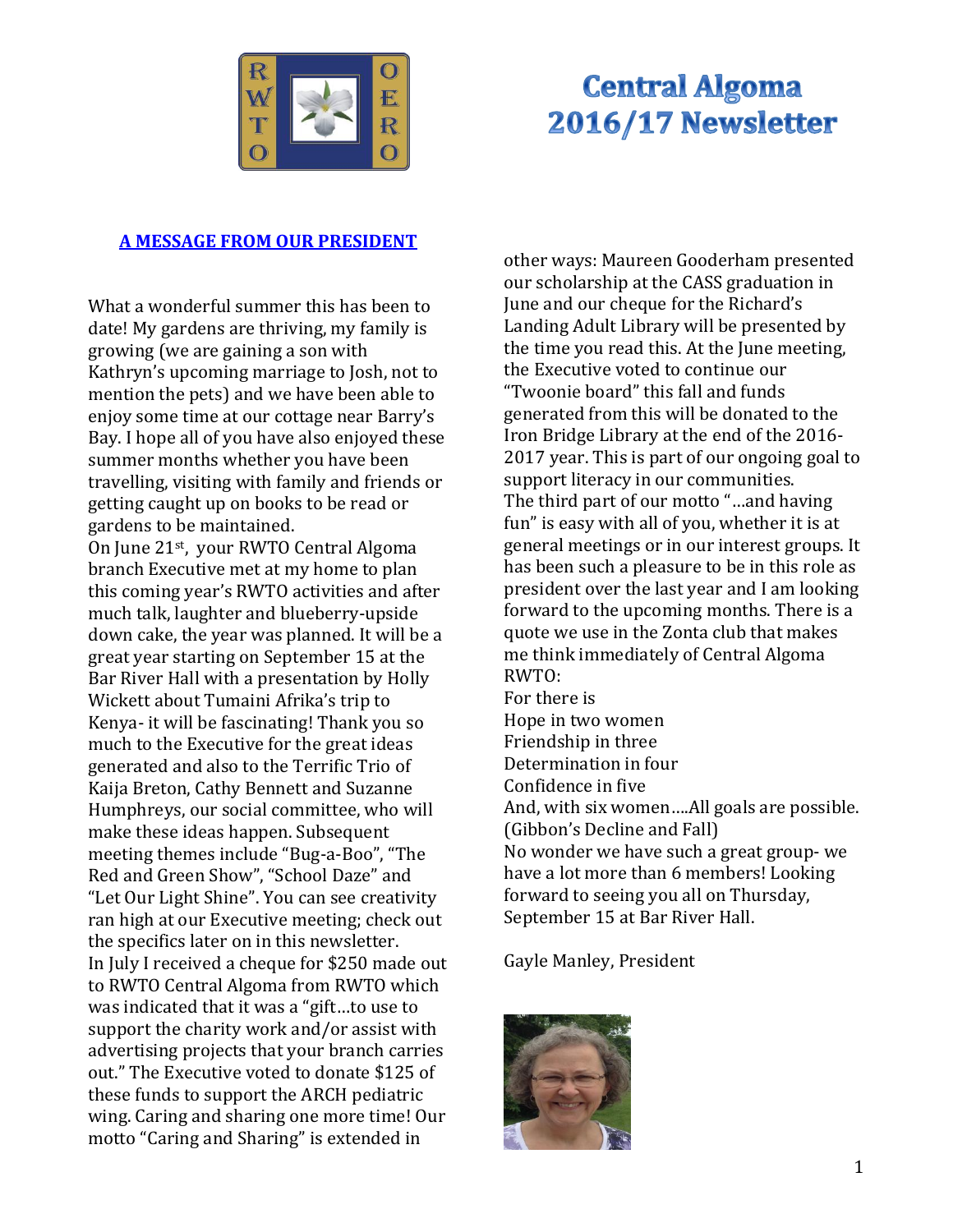#### **Do you have food restrictions for our lunches at our meetings?**

At the June Executive meeting we had a discussion about the people with dietary restrictions who need to bring their own food to meetings and the fairness of what they should pay at the door. Recognizing that we pay for rental of the halls often and that those members may like to have coffee or tea, we made a decision to charge \$5 only. The important thing would be that the telephone committee relay who will be attending with this need so that those members are not in the "count" for the meal. Glenis Johnstone, our Treasurer, will also need to know so that she knows how many to pay for at each meeting. Let your telephone person know if this applies to you for any of the meetings.

#### **EXECUTIVE 2015-17**

| Past President:                              | Kathy Greening       |
|----------------------------------------------|----------------------|
| President:                                   | Gayle Manley         |
| 1 <sup>st</sup> Vice President: Marg MacKay  |                      |
| 2 <sup>nd</sup> Vice President: Anne Wildman |                      |
| Treasurer:                                   | Glenis Johnstone     |
| Secretary:                                   | Maureen Gooderham    |
| Insurance:                                   | Marlene Falls        |
| Publicity:                                   | <b>Carol Neave</b>   |
| Social:                                      | <b>Suz Humphries</b> |
|                                              | <b>Cathy Bennett</b> |
|                                              | Kaija Breton         |
| Telephone:                                   | <b>Shirley Kent</b>  |
| Newsletter:                                  | Nancy Konzuk         |
| History:                                     | Dorothy Motluk       |
|                                              | Mary Jane Thompson   |
| Goodwill:                                    | Linda Prodan         |
| Area 11 Director: Sandy Fulcher              |                      |

#### **What's on our website? [www.rwto.org](http://www.rwto.org/)**

You will find information about all the branches, what is going on at convention, insurance issues and most importantly, a summary of this newsletter with our pictures. You can also read the Provincial newsletter, **Connections** !

### **Important Phone Numbers**

If you have any questions about RWTO, our branch or your insurance, please contact one of the following:

#### **Central Algoma Branch**

| President: Gayle Manley                    | 705-949-4614   |
|--------------------------------------------|----------------|
| <b>Insurance:</b> Marlene Falls            | 705-256-1681   |
| <b>Goodwill:</b> Linda Prodan              | 705-575-1519   |
| Provincial                                 |                |
| <b>Area Director:</b> Sandy Fulcher        | 705-779-3762   |
| <b>RWTO Provincial Office</b>              | 1-877-607-6696 |
| Email: info@rwto.org                       |                |
| Website: <u>www.rwto.org</u>               |                |
| <b>Manulife Insurance Insurance Broker</b> |                |
| Terry Kennedy:                             | 1-905-583-0098 |
| tkennedy34@bell.net                        |                |
| <b>RWTO Insurance Convenor:</b>            |                |
| Bertha Breen                               | 1-519-274-2464 |
| bertbreen@gmail.com                        |                |

#### **INSURANCE MATTERS**

Remember:

If you or your spouse is in the hospital for surgery or treatment, there is financial help for you: claim for ambulance, daily parking, mileage, etc. \$25 per day for incidentals. More is listed under After Care in the brochure or on RWTO website . Check with Terry our broker. at 1-877-765-7446 or email [tkennedy34@bell.net](mailto:tkennedy34@bell.net)

Submitted by Marlene Falls

#### **AWARD WINNERS**

Cora Bailey: Verna Lapish



CASS scholarship: Leeza Floyd

\$100 Book Board: Nancy Konzuk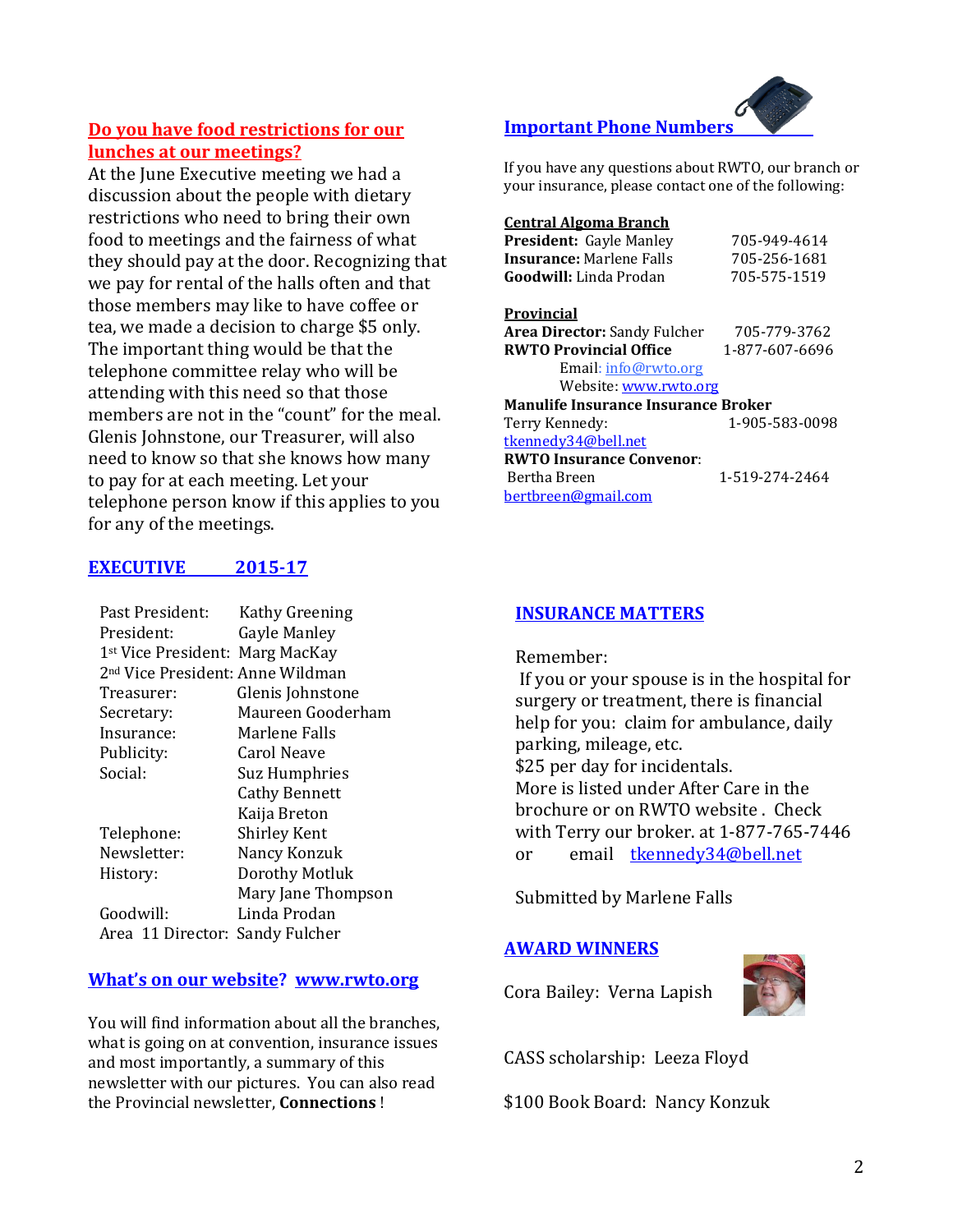# **RALLY BY THE RIVER RWTO 60th Annual Convention, Windsor, Ontario June 7-9, 2016**

The 2016 convention was hosted by the Windsor-Essex Branch and held at the Caesars Windsor Casino. They are to be commended for a successful and well organized endeavor. There were 149 voting delegates attending and over two hundred attending the meetings and activities. Central Algoma was represented by Marlene Falls and Margaret MacKay.

Special recognition was made of the 60<sup>th</sup> Anniversary of RWTO with the cutting of the beautiful anniversary cake at the Welcome Dinner and the wearing of regal dresses, diamonds, silver and tiaras by so many attendees.

Committee reports were presented by the chairs of 10 committees who were recognized and thanked for their work and dedication to the organization. These reports are available for perusal.

There were three networking sessions. The Insurance session was led by Terry Kennedy who is our broker and does a great job in advocating for our organization. I attended a session by Hope Leon from The Hamilton Chapter who shared the many creative and successful ideas that they have used to promote their chapter and RWTO. Resolutions were quickly and easily dealt with and decisions passed unanimously mainly due to the thorough study and preparation by the executive committee and treasurer. They are to be commended. Tours of the area and the Detroit River involved lunch. Much enjoyed. A moving memorial service recognized those many members who have died in the past year.

Tributes were given to the outgoing president, Dianne Rice and warm welcome to incoming president, Peggy Stock, who will visit our area next May.

Respectfully submitted by Margaret MacKay

# **June 6-8, 2017**



# **61st Annual Convention**

Ajax Convention Centre 600 Beck Crescent Ajax, Ontario L1Z 9C9 1-905-428-9993 or 1-855-428-9993 Highway 401 and Salem Road (the 2 hotels are visible going north on Salem Road)

> HOMEWOOD SUITES 600 Beck Crescent 1-905-686-5969 Homewood Group Code: RWT

HILTON GARDEN INN 500 Beck Crescent 1-905-686-9400 Hilton Group Code: RWTGI

Book your hotel room now!

Check website for more details: [www.rwto.org/upcoming-convention/asp](http://www.rwto.org/upcoming-convention/asp)

Zonta Club presents Purses, Pies and Pinot Thursday, September 22, 2016 6:30 p.m Grand Gardens North Live Auction with Vernon Bailey, promotional draws, appetizers, plus a glass of Pinot Tickets: \$25 Support Zonta local projects and Ovarian Cancer Canada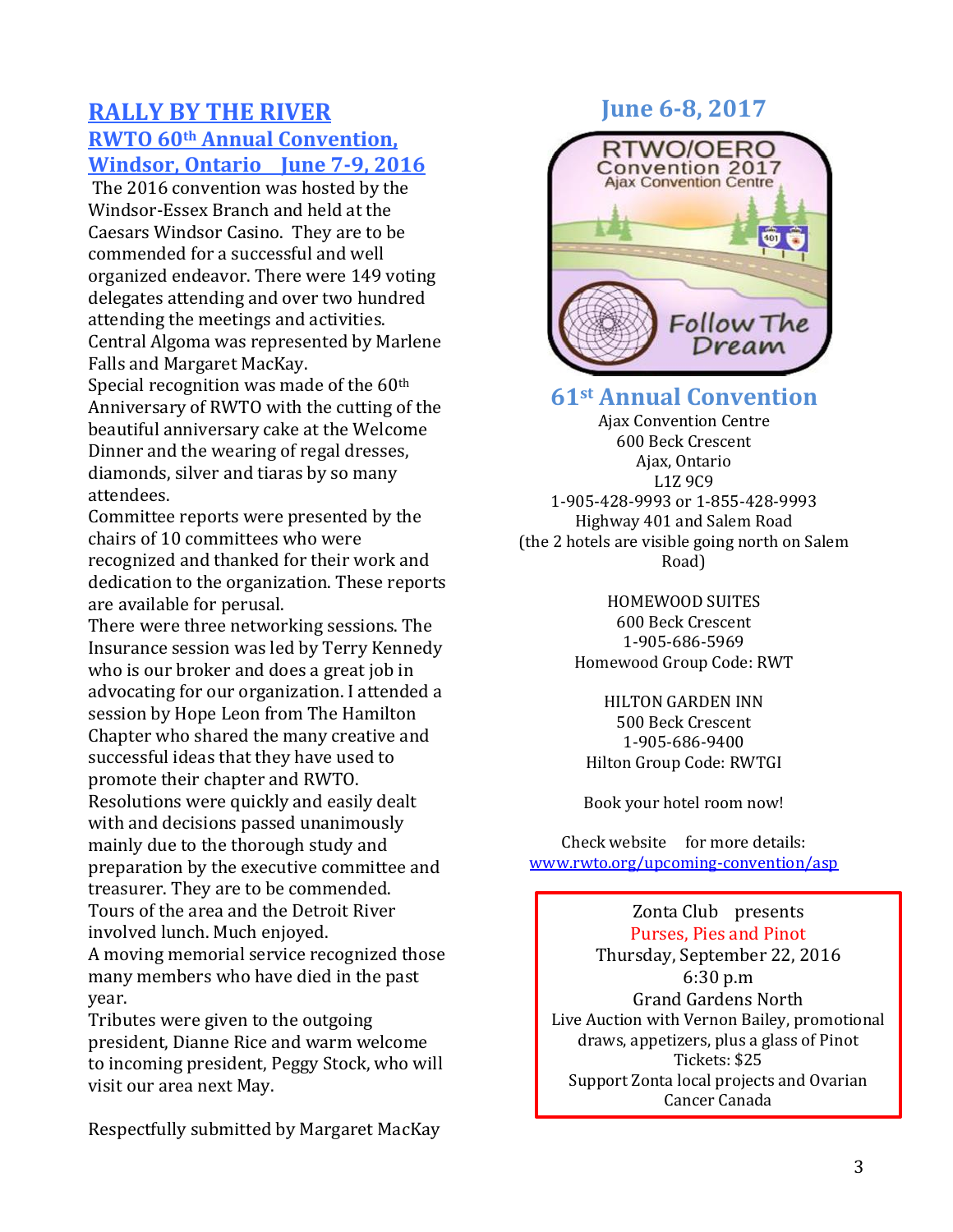#### **HISTORY / ARCHIVES**

This summer, during a visit to the Bruce Mines Library, we found some interesting facts about how the Central Algoma branch of RWTO started. Originally the teachers from this area went to the Sault Ste Marie branch that started in 1964. The retired teachers didn't like travelling an hour both ways to a meeting. So an attempt was made in the early 1970's by the director Annabelle Harten to start a group in Central Algoma. There was a low attendance at that time. But on May 18, 1972, another RWTO meeting was called to meet at the Bruce Mines United Church. There were 19 retirees at that meeting. Thus began Central Algoma RWTO. The first president was Ada Crockford and the Vice President was Mabel Hern. The membership fee was 25 cents. They met three times a year. Central Algoma RWTO continues today with 58 members. We have grown in numbers, and we are still enjoying the involvement in our communities and our schools.

Respectfully submitted by Mary Jane Thompson and Dorothy Motluk

#### **RWTO GOODWILL COMMITTEE**

The Goodwill Committee consists of every member of RWTO.

Each member's job is to contact me when there is a need to send a card to a fellow member because of an illness, injury or death in the family.

We like to share our concern and/or grief with our members. Please contact me if you know of any member who needs a card to let them know we are thinking of them.

Respectfully submitted by Linda Prodan lmprodan@hotmail.com 705-575-1519

**Craft Group** Joyce Ratz

 **705-842-6135**

The "Crafty Group" meets at 1:30 p.m. on the last Thursday of each month (except December and June)! We meet at volunteers' homes, bringing our personal crafts to work on for the afternoon - along with pleasant chatter, beverages and treats! We plan a special lesson, agreed upon by the group, for one of our meetings. The first meeting will be on Thursday, September 29th at 1:30 pm at the Sowerby Hall (Hwy 17 - turn left at Basswood Lake Rd. - white building on right, one block over!) We will plan our meeting venues then. **We welcome all new members!!**

#### **Games Group Connie Bennett 705-785-3508**

There are nine members in this group that meet at the home of the host on the first Tuesday of every month to play board games and have lots of fun! The host chooses the game and serves snacks and beverages. The first date this season is Sept 13 (not the first Tuesday) since we thought members might not be available on the day after Labour Day.

At this time we are not able to accept more members as board games are limited to the number of people that can play at one time.

#### **Book Club Linda Prodan 705-575-1519**

The Central Algoma RWTO Book Club meets the third Monday of the month from September to June at 1:30 p.m. Some members offer to host one meeting a year, either at their own homes or other venues. These meetings consist of a discussion of the book and a social time following, complete with tea, coffee and goodies!

The first Book Club Meeting of 2016-17 will be held on Monday, September 19th at 1:30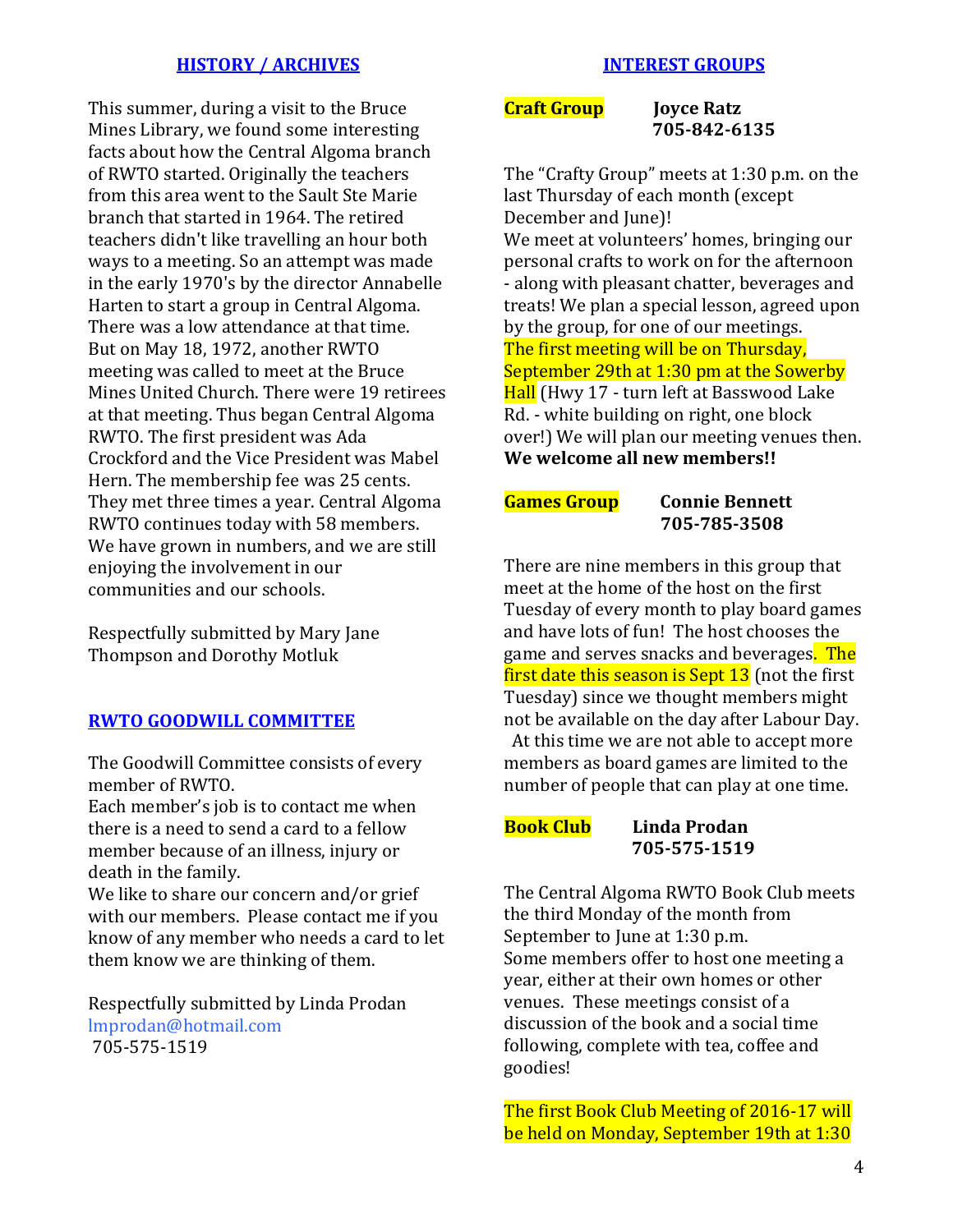#### p.m. upstairs at Great Lakes Honda,

415 Pim St., Sault Ste. Marie. If you have one suggestion of a good book for the group, please bring it to that meeting. We will then choose our nine books for the year. At that meeting we will also decide on our future meeting places.

## **Theme Dinner Anne Wildman**

# **705-575-1253**

Our Theme Dinner Group meets 4 times a year, Fall, Winter, Spring and early Summer. We attempt to have varied and interesting menus by setting a theme for each dinner. Together the group members set the theme, date, location and decide who will host each dinner. Some prefer to host in their homes while others will secure a local hall and the cost, usually minimal, is divided among the group.

If there are any members who would like to join us, we'd love to have you! Gathering and socializing over food is always fun and relaxing. And spouses are always welcome. The first theme dinner in the fall will feature food from the Mediterranean, hosted by Anne Wildman, Suzanne Humphries and Dorothy Motluk at Bar River Hall on Thursday, October 20.

#### **Hiking Group Bonnie Williams 705-248-2731**

The RWTO Hiking Club meets the second Thursday of each month, except February. It starts in September 2016 and ends in June 2017. We usually hike 4-6 km from 10A.M. until 12 noon. A nearby restaurant can be suggested for a break after the hike for those who wish to attend. No meals or goodies need to be provided by the leaders.

The first hike will take place Thursday September 8th. Current members will be emailed a week ahead of time about the route and parking instructions. Kaija Breton and Bonnie Williams are leaders.

#### **MEETING DATES**

### **Thursday, September 15, 2016** On Safari

Time: 11 a.m. Place: Bar River Hall Guest speaker: Holly Wickett to speak on Tumaini Afrika project Catered by UCW / Women's Institute Members bring: \$ for donation jar or to purchase Holly's products like cards and shirts Welcome new members, Sign up for interest groups Cost: \$15

#### **Wednesday, October 19, 2016**

Bug-a-boo (Dress in orange and black) Time: 11 a.m. Place: Entomica at the Mill Market, SSM Tour of insect displays Lunch at Gliss 12:15 p.m. Cost:  $$15$  (Note: as a  $60<sup>th</sup>$  birthday gift, tour and lunch gratuities will be funded by Central Algoma RWTO funds)

# **Wednesday, November 30, 2016** The Red and Green Show

Thessalon United Church, Thessalon 11: 00 am Meeting 12:00 am Lunch menu - Meat pies and salad, Dessert 1: 00 pm Christmas Sing-a-long Silent Auction: Bring a contribution so we all can do some Christmas shopping. Wear your red and green. Bring an article of food for Thessalon Food Bank also

Cost: \$15